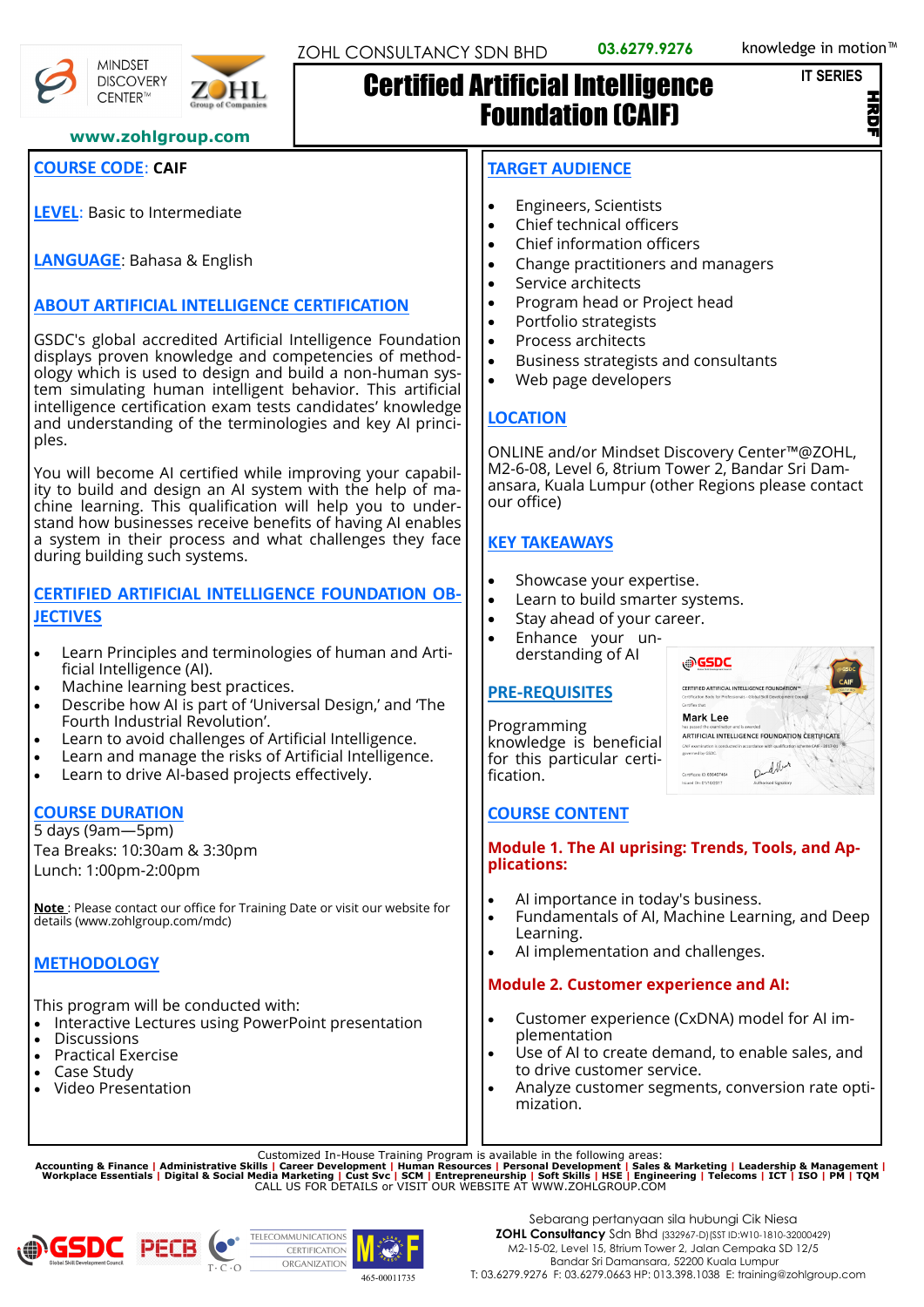#### **IT SERIES**

Z



**MINDSET** 



# Certified Artificial Intelligence Foundation (CAIF)

In addition, a **Professional Certificate** from **GSDC** will also be awarded to those who pass the Exam.

# **WHY GSDC CERTIFICATION?**

The Global Skill Development Council (GSDC) is an independent, vendor-neutral, international

credentialing and certification organization for the emerging technologies:



- Advisory board members and SMEs are from around the world, drawn from different specializations.
- Supported by the world's most esteemed thought leaders from Yale, MIT, Stanford, Wharton, and Harvard.
- Hub of Trending Technologies and framework certifications.
- Content curated by Industry's best Subject matter experts.
- Webinars and Conferences.
- Training Partners Across The Globe. For Malaysian market ZOHL Consultancy Sdn Bhd has been appointed as one of the GSDC Training Partner.

# **HRDF SBL KHAS**

Claimable under HRDF SBL KHAS Scheme (for Companies contributing to HRDF)

# **REGISTRATION METHOD**

- 1. **Online**: https://zohlgroup.com/mdc/certificationprograms-registration/ **OR**
- 2. Download this brochure at: **https:// zohlgroup.com/mdc/certification-programs/** and fill up the required information. Then please fax to: 03.6279.0663
- 3. Or contact our office at: 03.6279.9276 / 013.398.1038

# **FACILITATOR**

**Dr Shaiful J. Hashim** is currently an Associate Profes-



sor in the Department of Computer and Communication Systems Engineering, Faculty of Engineering, Universiti Putra Malaysia (UPM). He received his Ph.D from Cardiff University, UK (2011), M.Sc from National University of Malaysia (2003) and B.Eng

from University of Birmingham, UK (1998) in the field of Electrical and Electronics Engineering. He is one of the winners of the prestigious IEEE MTT-11 2008 Creativity and Originality in Microwave Measurements Competition. His research interests are cloud computing, Internet of Things (IoT), network security and nonlinear wireless measurement system. He has contributed to more than 100 technical and research publications.

\*Note: Trainer availability is subject to change

Customized In-House Training Program is available in the following areas:<br>Accounting & Finance | Administrative Skills | Career Development | Human Resources | Personal Development | Sales & Marketing | Leadership & Manag





# **www.zohlgroup.com**

# **Module 3. Operation Management with AI :**

- How AI can be used to optimize your operating processes to increase agility, reducing costs, enhance quality.
- AI in Operations Ecosystem: Sourcing, Making, Storing, Routing, and Delivering products and services.

### **Module 4. AI for Business Support Functions:**

- AI for business support functions like Human Resource Management, Financial Management, IT Systems Management, and Risk Management.
- AI-driven candidate screening.
- AI-driven collections management.
- AI-driven code development.
- AI for fraud prevention.

# **Module 5. AI for different industries (Case studies):**

- AI for Travel and Tourism.
- AI for Healthcare.
- AI for Automobiles.
- AI for Banking.

# **Question & Answer Session**

#### **Examination**

- Ensure that you have filled up the basic details.
- This exam consists of 40 multiple-choice questions.
- Candidates need to score a minimum of 65% of the total marks (i.e. 26 out of 40) to pass this examination.
- The total duration of this examination is 90 minutes.
- Candidate should Tick against only one correct answer in Multiple Choice Questions.
- There is no negative marking system applicable to this examination.
- In case the participant does not score passing % then they will be granted a 2nd attempt at no additional cost. Re-examination can be taken up to 30 days from the date of the 1st exam attempt.

# **End of Program House-Keeping**

- Program De-Briefing
	- Feedback Questionnaire
- Closing Ceremony

Note: Course Content subject to further review

# **COURSE FEE**

**RM4,240** per person incl. 6% SST

(Fee inclusive of Course Material, Attendance Certificate, Professional Certificate, Exam Fees and Meals)

# **CERTIFICATE**

Participants will be issued a Certificate of Attendance/ Accomplishment upon successful completion of this training program. Full attendance is a pre-requisite.